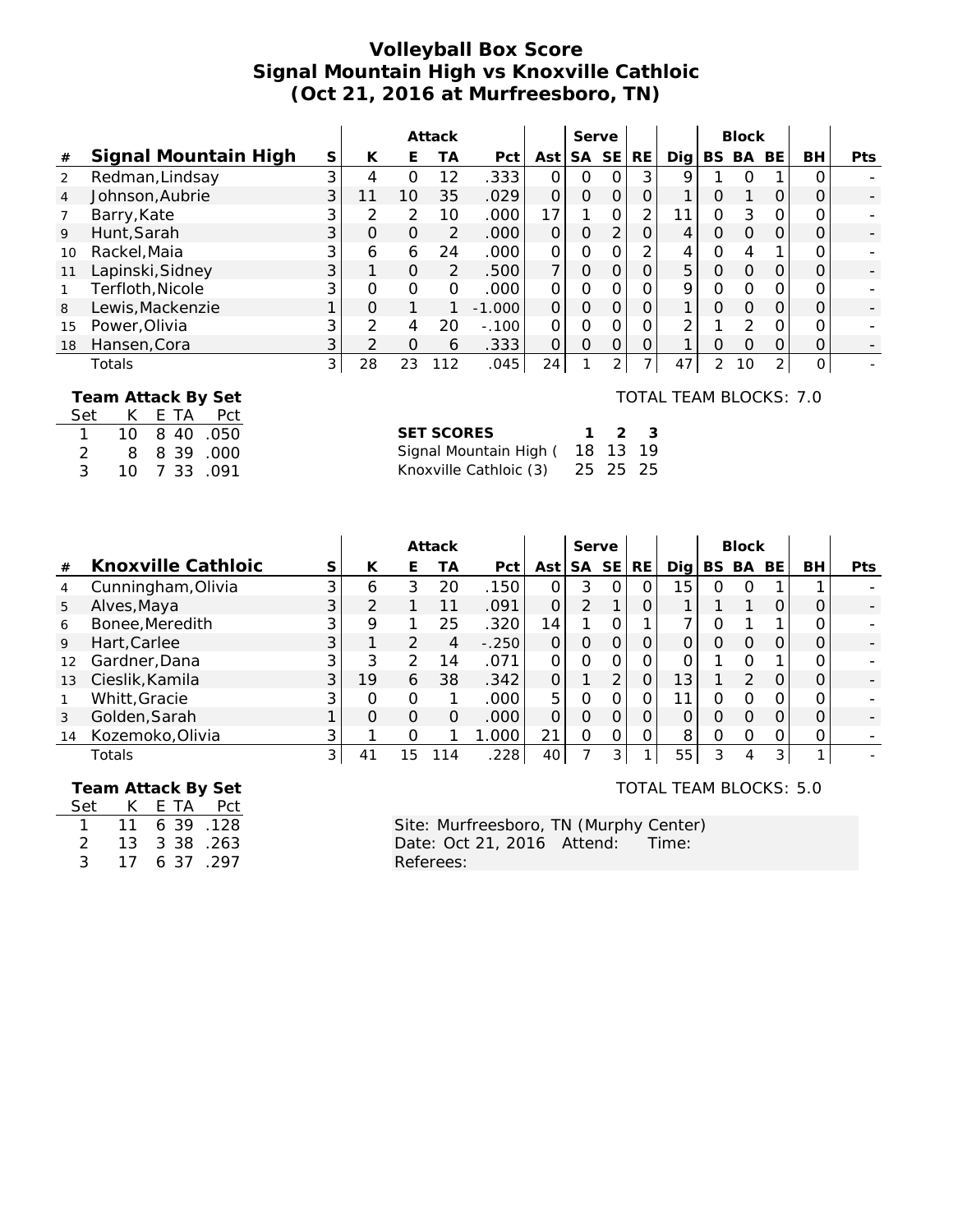### **Play-by-Play Summary (1st set) Signal Mountain High vs Knoxville Cathloic (Oct 21, 2016 at Murfreesboro, TN)**

*For SIGNAL: Lapinski,Sidney/Redman,Lindsay; Rackel,Maia/Barry,Kate; Hunt,Sarah/Johnson,Aubrie; libero Terfloth,Nicole. For KNOXVILL: Hart,Carlee/Cieslik,Kamila; Alves,Maya/Bonee,Meredith; Cunningham,Olivia/Gardner,Dana; libero Whitt,Gracie.* 1-0 [Lapinski, Sidney] Kill by Alves, Maya (from Bonee, Meredith). 2-0 [Kozemoko, Olivia] Attack error by Rackel, Maia. 2-1 [Kozemoko, Olivia] Attack error by Cieslik, Kamila (block by Barry, Kate; Rackel, Maia). 2-2 [Redman, Lindsay] Attack error by Bonee, Meredith. 3-2 [Redman,Lindsay] Kill by Cieslik,Kamila (from Kozemoko,Olivia). 4-2 [Cieslik, Kamila] Attack error by Barry, Kate. 4-3 [Cieslik, Kamila] Bad set by Kozemoko, Olivia. 4-4 [Rackel,Maia] Kill by Johnson,Aubrie (from Lapinski,Sidney). 5-4 [Rackel,Maia] Kill by Cieslik, Kamila (from Kozemoko, Olivia). 6-4 [Alves, Maya] Attack error by Rackel, Maia. 7-4 [Alves, Maya] Kill by Cunningham, Olivia (from Kozemoko, Olivia). *Timeout Signal Mountain High.* 8-4 [Alves, Maya] Service ace (Rackel, Maia). 10-4 [Alves,Maya] Kill by Cunningham,Olivia (from Kozemoko,Olivia). 11-4 [Alves,Maya] Attack error by Power,Olivia. 11-5 [Alves,Maya] Kill by Barry,Kate, block error by Cunningham,Olivia. 12-5 [Barry,Kate] Kill by Bonee,Meredith (from Whitt,Gracie). 12-6 [Bonee,Meredith] Attack error by Gardner,Dana (block by Johnson,Aubrie; Power,Olivia). 12-7 [Hunt,Sarah] Attack error by Hart,Carlee. 12-8 [Hunt,Sarah] Attack error by Cunningham,Olivia. 13-8 [Hunt,Sarah] Kill by Gardner,Dana (from Bonee,Meredith). 14-8 [Cunningham,Olivia] Service ace (Rackel,Maia). 15-8 [Cunningham,Olivia] Attack error by Johnson,Aubrie. 15-9 [Cunningham,Olivia] Kill by Hansen,Cora (from Barry,Kate). 16-9 [Terfloth, Nicole] Kill by Gardner, Dana (from Bonee, Meredith). 16-10 [Whitt,Gracie] Kill by Rackel,Maia (from Barry,Kate).

- 17-10 [Lapinski,Sidney] Kill by Cieslik,Kamila (from Bonee,Meredith).
- 17-11 [Kozemoko,Olivia] Attack error by Cieslik,Kamila (block by Rackel,Maia; Barry,Kate).
- 18-11 [Redman,Lindsay] Kill by Cieslik,Kamila (from Kozemoko,Olivia).
- 19-11 [Cieslik,Kamila] Attack error by Rackel,Maia.
- 19-12 [Cieslik,Kamila] Kill by Power,Olivia (from Lapinski,Sidney).
- 20-12 [Rackel,Maia] Attack error by Johnson,Aubrie.

#### *Timeout Signal Mountain High.*

- 21-12 [Alves,Maya] Service ace (Redman,Lindsay).
- 21-13 [Alves,Maya] Service error.
- 21-14 [Barry,Kate] Kill by Johnson,Aubrie (from Barry,Kate).
- 22-14 [Barry,Kate] Kill by Cunningham,Olivia (from Kozemoko,Olivia).
- 22-15 [Bonee,Meredith] Kill by Johnson,Aubrie (from Barry,Kate).
- 22-16 [Hunt,Sarah] Kill by Redman,Lindsay (from Barry,Kate).
- 23-16 [Hunt,Sarah] Service error.
- 24-16 [Cunningham,Olivia] Bad set by Barry,Kate.
- 24-17 [Cunningham,Olivia] Kill by Johnson,Aubrie (from Barry,Kate).
- 24-18 [Terfloth, Nicole] Kill by Rackel, Maia, block error by Bonee, Meredith.
- 25-18 [Terfloth,Nicole] Attack error by Rackel,Maia (block by Gardner,Dana).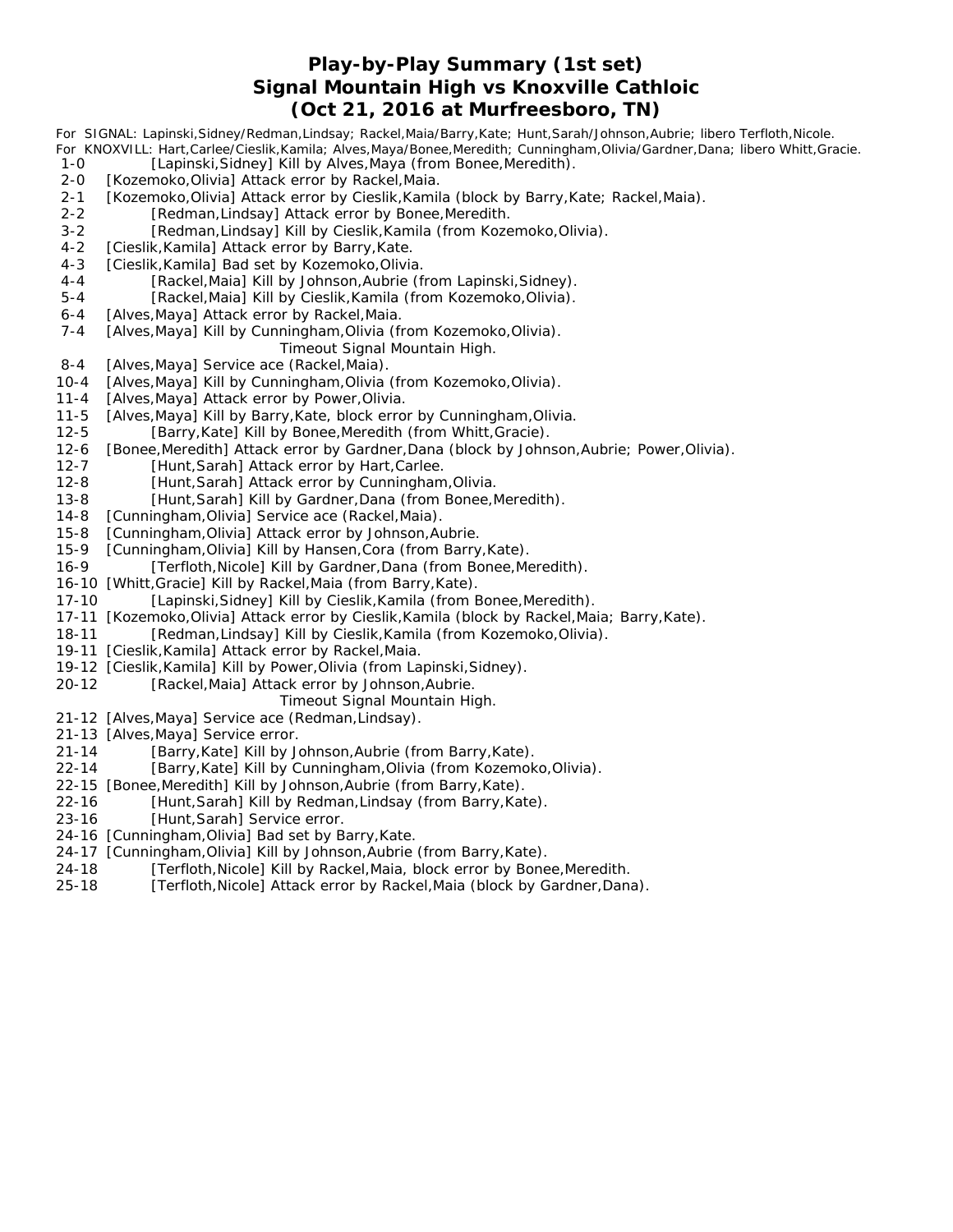# **Volleyball Box Score (1st set only) Signal Mountain High vs Knoxville Cathloic (Oct 21, 2016 at Murfreesboro, TN)**

|      |                      |   |    |   | Attack   |         |                | Serve    |           |           |                 |          | <b>Block</b>  |           |          |     |
|------|----------------------|---|----|---|----------|---------|----------------|----------|-----------|-----------|-----------------|----------|---------------|-----------|----------|-----|
| $\#$ | Signal Mountain High | S | К  | E | TА       | Pct     | Ast l          | SA       | <b>SE</b> | <b>RE</b> | Dia l           | BS.      | BA            | <b>BE</b> | BH       | Pts |
| 2    | Redman, Lindsay      |   |    | Ο | 4        | .250    | $\Omega$       | O        |           |           | 4               |          | Ω             | O         | ∩        |     |
| 4    | Johnson, Aubrie      |   | 4  | っ | 9        | .222    | 0              | $\Omega$ |           |           | 0               | 0        |               |           |          |     |
|      | Barry, Kate          |   |    |   | 6        | .000    | 6              | O        |           |           | 5               | 0        | $\mathcal{P}$ | $\Omega$  | 0        |     |
| 9    | Hunt, Sarah          |   |    | 0 | $\Omega$ | .000    | 0              | O        |           |           | 2 <sub>1</sub>  | 0        | Ο             | O         | 0        |     |
| 10   | Rackel, Maia         |   |    | 4 | 10       | $-.200$ | 0              | O        |           |           | 2               |          | $\mathcal{D}$ | $\Omega$  | 0        |     |
| 11   | Lapinski, Sidney     |   |    | O |          | .000    | 2 <sub>1</sub> | $\Omega$ |           |           |                 | $\Omega$ | Ω             | O         | O        |     |
|      | Terfloth, Nicole     |   |    | Ο | O        | .000    | $\Omega$       | $\Omega$ |           |           | $\overline{3}$  | Ω        | റ             | $\Omega$  | $\Omega$ |     |
| 15   | Power, Olivia        |   |    |   |          | .000    | 0              | O        |           |           | 1               |          |               | 0         | 0        |     |
| 18   | Hansen, Cora         |   |    | Ο | 3        | .333    | 0              | $\Omega$ | ∩         |           | 0               |          | റ             | 0         | 0        |     |
|      | Totals               |   | 10 | 8 | 40       | .050    | 8              | $\Omega$ |           | 3         | 18 <sub>l</sub> | O        | 6             | $\Omega$  | 0        |     |

#### **Team Attack By Set**

| Set          |    |  | K ETA Pct      |
|--------------|----|--|----------------|
| $\mathbf{1}$ |    |  | 10 8 40 .050   |
| 2            | O. |  | $0 \t0 \t.000$ |
| 3            | ∩  |  | $0 \t0 \t.000$ |

| <b>SET SCORES</b>               | $1 \t2 \t3$ |  |
|---------------------------------|-------------|--|
| Signal Mountain High ( 18 13 19 |             |  |
| Knoxville Cathloic (3) 25 25 25 |             |  |

|    |                         |   |               | Attack         |                   |     | Serve |           |           |     |     | <b>Block</b> |     |            |            |
|----|-------------------------|---|---------------|----------------|-------------------|-----|-------|-----------|-----------|-----|-----|--------------|-----|------------|------------|
| #  | Knoxville Cathloic<br>S | К | ⊢             | ТA             | Pct               | Ast | SA    | <b>SE</b> | <b>RE</b> | Dia | BS. | BA           | BE. | BH.        | <b>Pts</b> |
| 4  | Cunningham, Olivia      | 3 |               | 1 C            | .200              |     |       |           | Ο         | 5   |     |              |     |            |            |
| 5  | Alves, Maya             |   | Ο             | $\overline{2}$ | .500              |     | っ     |           | 0         |     | 0   |              | O   | $\Omega$   |            |
| 6  | Bonee, Meredith         |   |               | 8              | .000 <sub>1</sub> |     | Ο     |           | O         | ◠   |     |              |     | $\Omega$   |            |
| 9  | Hart, Carlee            | Ω |               |                | $-1.000$          |     | 0     |           | 0         |     |     |              | O   | $\Omega$   |            |
| 12 | Gardner, Dana           | ◠ |               | 8              | 125               |     | Ο     |           | 0         |     |     |              | 0   | $\Omega$   |            |
| 13 | Cieslik, Kamila         | 4 | $\mathcal{P}$ | 10             | .200              |     | Ο     |           | O         | 6   | O   | O            | O   | $\Omega$   |            |
|    | Whitt, Gracie           | Ω | ი             | $\Omega$       | .000              |     | ი     |           | Ω         | 4   |     |              | Ω   |            |            |
| 3  | Golden, Sarah           | Ω | O             | O              | .000              |     | ი     |           | $\Omega$  | 0   |     | Ω            | O   | $\Omega$   |            |
| 14 | Kozemoko, Olivia        | Ω | $\Omega$      | Ω              | .000 <sub>1</sub> | 6   | ი     |           | 0         | 3   | Ω   |              |     | $\Omega$   |            |
|    | Totals                  |   | 6             | 39             | 128               | 11  | 3     |           | 0         | 21  |     | ∩            | ◠   | $\Omega$ . |            |

 **Team Attack By Set**

| Set           |        |  | K E TA Pct   |
|---------------|--------|--|--------------|
|               | 11     |  | 6 39 128     |
| $\mathcal{P}$ | ∩.     |  | $0.00$ 0.000 |
| 3             | $\cap$ |  | 00.00        |

TOTAL TEAM BLOCKS: 1.0

TOTAL TEAM BLOCKS: 3.0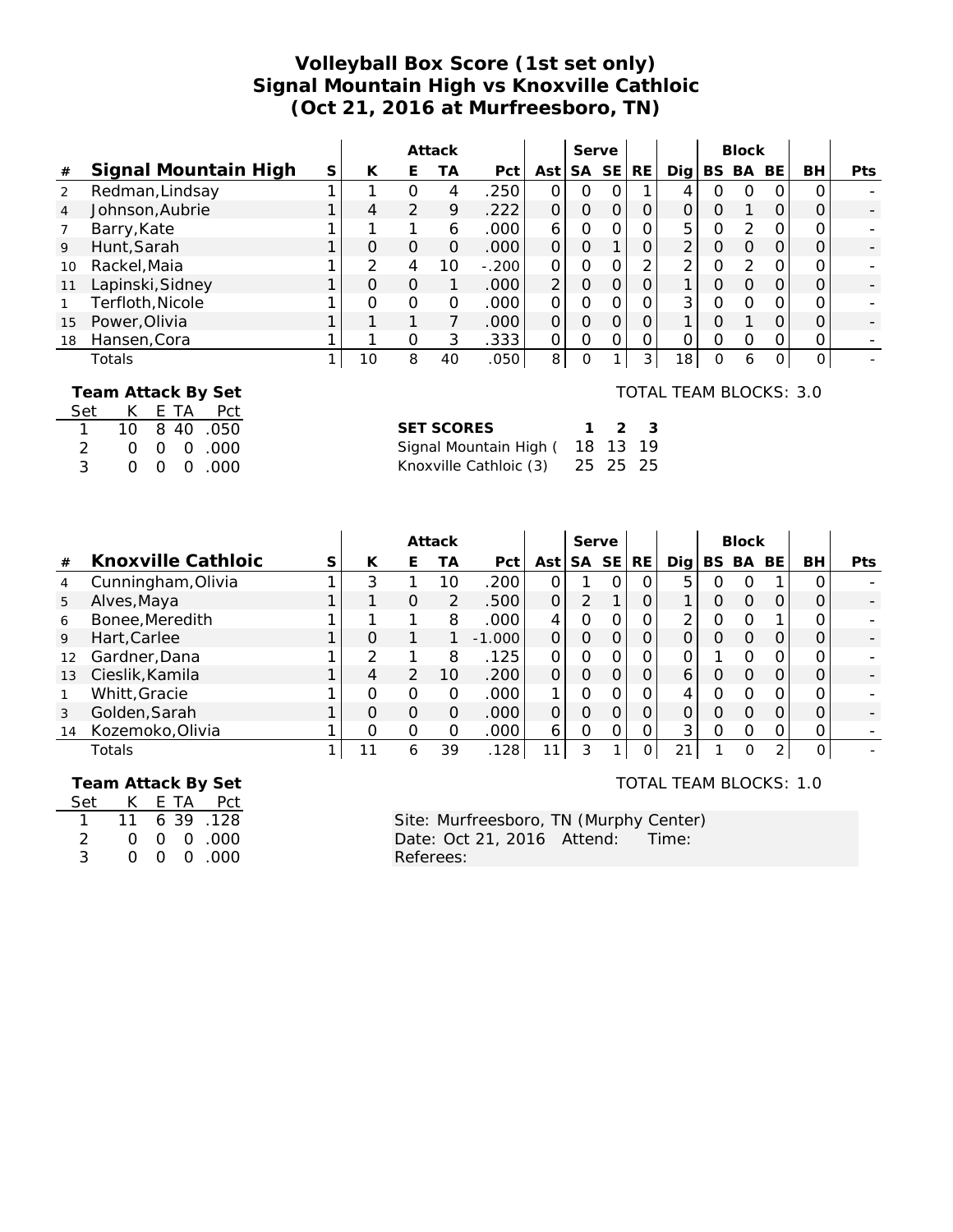# **Play-by-Play Summary (2nd set) Signal Mountain High vs Knoxville Cathloic (Oct 21, 2016 at Murfreesboro, TN)**

*For KNOXVILL: Kozemoko,Olivia/Cieslik,Kamila; Alves,Maya/Bonee,Meredith; Cunningham,Olivia/Gardner,Dana; libero Whitt,Gracie. For SIGNAL: Barry,Kate/Power,Olivia; Johnson,Aubrie/Lapinski,Sidney; Redman,Lindsay/Rackel,Maia; libero Terfloth,Nicole.*

- 0-1 [Kozemoko, Olivia] Kill by Johnson, Aubrie (from Barry, Kate).
- 1-1 [Barry, Kate] Kill by Bonee, Meredith (from Kozemoko, Olivia).
- 2-1 [Cieslik, Kamila] Service ace (Redman, Lindsay).
- 3-1 [Cieslik, Kamila] Attack error by Johnson, Aubrie.
- 3-2 [Cieslik, Kamila] Kill by Johnson, Aubrie (from Barry, Kate).
- 4-2 [Hunt, Sarah] Service error.
- 5-2 [Alves, Maya] Kill by Kozemoko, Olivia.
- 5-3 [Alves, Maya] Kill by Redman, Lindsay (from Barry, Kate).
- 6-3 [Terfloth, Nicole] Attack error by Barry, Kate.
- 7-3 [Bonee, Meredith] Service ace (Redman, Lindsay).
- 7-4 [Bonee, Meredith] Attack error by Hart, Carlee (block by Redman, Lindsay).
- 8-4 [Lapinski, Sidney] Kill by Cieslik, Kamila (from Bonee, Meredith).
- 9-4 [Cunningham, Olivia] Service ace (Barry, Kate).
- 10-4 [Cunningham,Olivia] Kill by Cieslik,Kamila (from Bonee,Meredith).
	- *Timeout Signal Mountain High.*
- 11-4 [Cunningham,Olivia] Kill by Cieslik,Kamila (from Whitt,Gracie).
- 11-5 [Cunningham,Olivia] Kill by Rackel,Maia (from Lapinski,Sidney).
- 11-6 [Redman,Lindsay] Attack error by Cieslik,Kamila (block by Rackel,Maia; Barry,Kate).
- 11-7 [Redman,Lindsay] Attack error by Cieslik,Kamila (block by Power,Olivia; Rackel,Maia).
- 12-7 [Redman,Lindsay] Kill by Cieslik,Kamila (from Bonee,Meredith).
- 12-8 [Whitt,Gracie] Kill by Rackel,Maia (from Lapinski,Sidney).
- 12-9 [Rackel,Maia] Kill by Johnson,Aubrie (from Lapinski,Sidney).
- 13-9 [Rackel,Maia] Attack error by Johnson,Aubrie.
- 14-9 [Kozemoko,Olivia] Attack error by Johnson,Aubrie (block by Alves,Maya).
- 15-9 [Kozemoko,Olivia] Kill by Cieslik,Kamila (from Kozemoko,Olivia).
- 16-9 [Kozemoko,Olivia] Attack error by Rackel,Maia.
- 17-9 [Kozemoko,Olivia] Kill by Cieslik,Kamila (from Whitt,Gracie).
	- *Timeout Signal Mountain High.*
- 18-9 [Kozemoko,Olivia] Attack error by Power,Olivia.
- 19-9 [Kozemoko,Olivia] Attack error by Johnson,Aubrie.
- 19-10 [Kozemoko,Olivia] Ball handling error by Cunningham,Olivia.
- 19-11 [Barry,Kate] Kill by Hansen,Cora (from Barry,Kate).
- 20-11 [Barry,Kate] Kill by Alves,Maya (from Kozemoko,Olivia).
- 21-11 [Cieslik,Kamila] Kill by Bonee,Meredith (from Kozemoko,Olivia).
- 22-11 [Cieslik,Kamila] Kill by Cunningham,Olivia (from Kozemoko,Olivia).
- 22-12 [Cieslik,Kamila] Service error.
- 23-12 [Hunt,Sarah] Kill by Cunningham,Olivia (from Kozemoko,Olivia).
- 23-13 [Alves,Maya] Kill by Johnson,Aubrie (from Barry,Kate).
- 24-13 [Terfloth,Nicole] Kill by Cieslik,Kamila (from Kozemoko,Olivia).
- 25-13 [Bonee,Meredith] Attack error by Lewis,Mackenzie.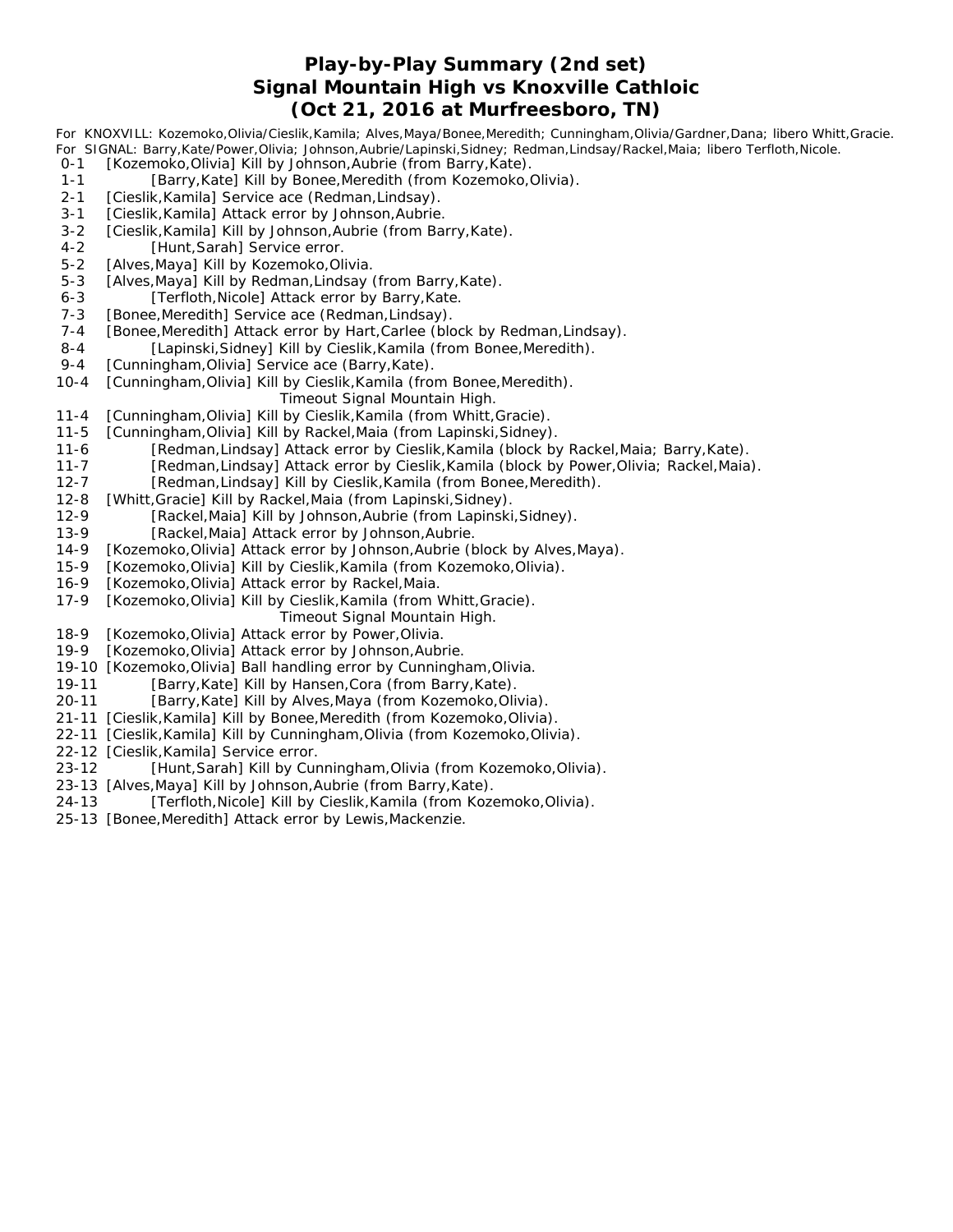# **Volleyball Box Score (2nd set only) Signal Mountain High vs Knoxville Cathloic (Oct 21, 2016 at Murfreesboro, TN)**

|      |                      |   |                |               | Attack   |          |               | Serve          |           |           |                        |   | <b>Block</b> |    |          |            |
|------|----------------------|---|----------------|---------------|----------|----------|---------------|----------------|-----------|-----------|------------------------|---|--------------|----|----------|------------|
| $\#$ | Signal Mountain High | S | K              | Е             | ТA       | Pct      | Ast           | SA             | <b>SE</b> | <b>RE</b> | Dig                    |   | BS BA        | BE | BH       | <b>Pts</b> |
| 2    | Redman, Lindsay      |   |                | 0             | 5        | .200     | 0             | 0              |           | ◠         | 5                      |   | O            |    |          |            |
| 4    | Johnson, Aubrie      |   | 4              | 4             | 15       | .000     | $\mathcal{O}$ | $\Omega$       |           | 0         | $\Omega$               | Ο | $\Omega$     | O  | Ο        |            |
|      | Barry, Kate          |   | Ο              |               | 3        | $-.333$  | 5             | 0              |           |           | 3                      | Ο |              |    |          |            |
| 9    | Hunt, Sarah          |   | $\Omega$       | $\mathcal{O}$ |          | .000     | $\Omega$      | $\Omega$       |           | O         | $\Omega$               | Ο | $\Omega$     | O  | 0        |            |
| 10   | Rackel, Maia         |   | $\overline{2}$ |               | 8        | .125     | $\Omega$      | 0              |           | 0         | $\overline{2}$         | 0 | 2            | Ω  |          |            |
| 11   | Lapinski, Sidney     |   | $\Omega$       | $\mathcal{O}$ | $\Omega$ | .000     | 3             | $\overline{O}$ |           | $\Omega$  | 3                      | Ο | $\Omega$     | O  | Ο        |            |
|      | Terfloth, Nicole     |   | Ο              | $\mathbf 0$   | $\Omega$ | .000     | $\Omega$      | 0              |           | 0         | 3                      | Ο | $\Omega$     | Ω  |          |            |
| 8    | Lewis, Mackenzie     |   | $\Omega$       | 1             |          | $-1.000$ | $\Omega$      | $\Omega$       |           | $\Omega$  |                        | 0 | $\Omega$     | O  | O        |            |
| 15   | Power, Olivia        |   | $\Omega$       |               | 5        | $-.200$  | O             | O              |           | Ω         |                        | ი |              |    |          |            |
| 18   | Hansen, Cora         |   |                | O             |          | 1.000    | $\Omega$      | 0              |           | 0         |                        | ი | $\Omega$     | Ω  | Ο        |            |
|      | Totals               |   | 8              | 8             | 39       | .000     | 8             | $\Omega$       |           | 3         | 19 <sub>1</sub>        |   | 4            | 0  | $\Omega$ |            |
|      | Team Attack By Set   |   |                |               |          |          |               |                |           |           | TOTAL TEAM BLOCKS: 3.0 |   |              |    |          |            |

|               | Feall Attack by Jet |  |           |
|---------------|---------------------|--|-----------|
| Set           |                     |  | K ETA Pct |
|               |                     |  | 000.000   |
| $\mathcal{P}$ | 8.                  |  | 8 39 .000 |
| 3             | ∩                   |  | 000.00    |

| SET SCORES                      | $1 \t2 \t3$ |  |
|---------------------------------|-------------|--|
| Signal Mountain High (18 13 19  |             |  |
| Knoxville Cathloic (3) 25 25 25 |             |  |

|    |                    |    |    | Attack        |          |          |           | Serve |           |          |   | <b>Block</b>     |          |    |     |
|----|--------------------|----|----|---------------|----------|----------|-----------|-------|-----------|----------|---|------------------|----------|----|-----|
| #  | Knoxville Cathloic | К  | F. | ТA            | Pct      | Ast      | <b>SA</b> | SE    | <b>RE</b> | Dig      |   | BS BA            | BE.      | BН | Pts |
| 4  | Cunningham, Olivia |    | O  | 5             | .400     |          |           | Ω.    | 0         | 8        | 0 | $\left( \right)$ | 0        |    |     |
| 5  | Alves, Maya        |    | Ο  | 4             | .250     | $\Omega$ | Ο         | 0     | O         |          |   | Ω                | O        |    |     |
| 6  | Bonee, Meredith    |    | 0  |               | .286     | 3        |           |       | O         | $\Omega$ |   |                  | 0        |    |     |
| 9  | Hart, Carlee       |    |    | $\mathcal{P}$ | $-0.500$ | $\Omega$ | Ο         | 0     | $\Omega$  |          |   | $\left( \right)$ | 0        |    |     |
| 12 | Gardner, Dana      |    | Ο  | 4             | .000     | $\Omega$ | Ω         |       | Ω         |          |   |                  | Ω        |    |     |
| 13 | Cieslik, Kamila    |    | 2  | 14            | .357     | $\Omega$ |           |       | 0         | 5        |   | Ω                | $\Omega$ | O  |     |
|    | Whitt, Gracie      |    | O  |               | .000     | 2        | Ω         |       | O         |          |   |                  | O        |    |     |
| 14 | Kozemoko, Olivia   |    | Ω  |               | .000     |          | O         |       | O         | 3        | Ο |                  | O        | 0  |     |
|    | Totals             | 13 | 3  | 38            | 263      | 12       | 3         |       | 0         | 22       |   | ∩                | 0        |    |     |

 **Team Attack By Set**

| Set |    |  | K E TA Pct            |
|-----|----|--|-----------------------|
|     | 0. |  | $0 \quad 0 \quad 000$ |
| 2   |    |  | 13 3 38 .263          |
| 3   | 0. |  | $0 \quad 0 \quad 000$ |

TOTAL TEAM BLOCKS: 1.0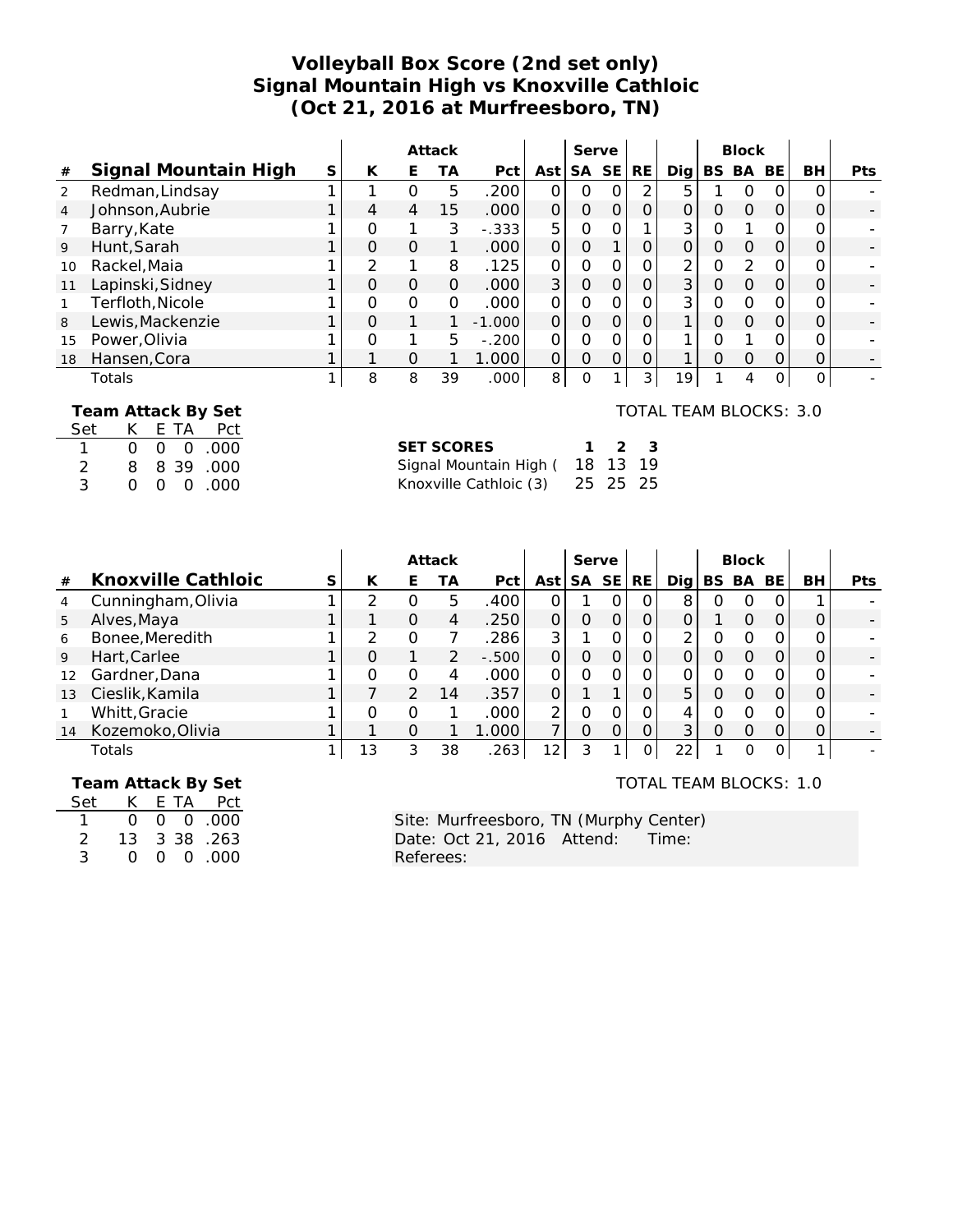## **Play-by-Play Summary (3rd set) Signal Mountain High vs Knoxville Cathloic (Oct 21, 2016 at Murfreesboro, TN)**

*For KNOXVILL: Hart,Carlee/Cieslik,Kamila; Alves,Maya/Bonee,Meredith; Cunningham,Olivia/Gardner,Dana; libero Whitt,Gracie. For SIGNAL: Rackel,Maia/Barry,Kate; Power,Olivia/Johnson,Aubrie; Lapinski,Sidney/Redman,Lindsay; libero Terfloth,Nicole.* 1-0 [Rackel,Maia] Kill by Cieslik,Kamila (from Bonee,Meredith). 2-0 [Kozemoko,Olivia] Kill by Cieslik, Kamila (from Whitt, Gracie). 2-1 [Kozemoko, Olivia] Kill by Johnson, Aubrie (from Lapinski, Sidney). 2-2 [Barry, Kate] Kill by Lapinski, Sidney (from Barry, Kate). 2-3 [Barry, Kate] Service ace (Bonee, Meredith). 2-4 [Barry, Kate] Kill by Power, Olivia. 3-4 [Barry, Kate] Attack error by Johnson, Aubrie. 3-5 [Cieslik, Kamila] Kill by Johnson, Aubrie (from Barry, Kate). 4-5 [Hunt,Sarah] Kill by Bonee,Meredith (from Kozemoko,Olivia). 4-6 [Alves, Maya] Kill by Redman, Lindsay (from Barry, Kate). 4-7 [Terfloth, Nicole] Attack error by Cunningham, Olivia. 5-7 [Terfloth, Nicole] Kill by Gardner, Dana (from Kozemoko, Olivia). 6-7 [Bonee, Meredith] Attack error by Rackel, Maia. 6-8 [Bonee, Meredith] Kill by Redman, Lindsay (from Barry, Kate). 7-8 [Lapinski, Sidney] Kill by Cieslik, Kamila (from Bonee, Meredith). 7-9 [Cunningham, Olivia] Bad set by Bonee, Meredith. 8-9 [Redman, Lindsay] Kill by Cieslik, Kamila (from Bonee, Meredith). 8-10 [Whitt, Gracie] Attack error by Cieslik, Kamila (block by Power, Olivia). 9-10 [Rackel,Maia] Kill by Cieslik,Kamila (from Bonee,Meredith). 10-10 [Kozemoko,Olivia] Attack error by Johnson,Aubrie (block by Cieslik,Kamila; Alves,Maya). 11-10 [Kozemoko,Olivia] Attack error by Power,Olivia (block by Bonee,Meredith; Cieslik,Kamila). 12-10 [Kozemoko,Olivia] Kill by Cieslik,Kamila (from Kozemoko,Olivia). 12-11 [Kozemoko,Olivia] Kill by Barry,Kate. 12-12 [Barry,Kate] Kill by Johnson,Aubrie (from Barry,Kate). 13-12 [Barry,Kate] Kill by Bonee,Meredith (from Kozemoko,Olivia). 13-13 [Cieslik,Kamila] Service error. 13-14 [Hunt,Sarah] Attack error by Alves,Maya. 13-15 [Hunt,Sarah] Attack error by Cunningham,Olivia. 14-15 [Hunt,Sarah] Kill by Bonee,Meredith (from Kozemoko,Olivia), block error by Redman,Lindsay. 14-16 [Alves,Maya] Attack error by Gardner,Dana. *Timeout Knoxville Cathloic.*

- 15-16 [Terfloth,Nicole] Kill by Bonee,Meredith (from Kozemoko,Olivia).
- 15-17 [Bonee,Meredith] Kill by Rackel,Maia (from Barry,Kate), block error by Gardner,Dana.
- 16-17 [Lapinski,Sidney] Kill by Hart,Carlee (from Bonee,Meredith), block error by Rackel,Maia.
- 17-17 [Cunningham,Olivia] Service ace (Barry,Kate).
- 18-17 [Cunningham,Olivia] Kill by Cieslik,Kamila (from Bonee,Meredith).

#### *Timeout Signal Mountain High.*

- 18-18 [Cunningham,Olivia] Kill by Rackel,Maia (from Lapinski,Sidney).
- 19-18 [Redman,Lindsay] Attack error by Power,Olivia (block by Cieslik,Kamila).
- 19-19 [Whitt,Gracie] Attack error by Cieslik,Kamila.
- 20-19 [Rackel,Maia] Kill by Cunningham,Olivia (from Bonee,Meredith).
- 21-19 [Kozemoko,Olivia] Kill by Bonee,Meredith (from Kozemoko,Olivia).
- 22-19 [Kozemoko,Olivia] Attack error by Johnson,Aubrie.

#### *Timeout Signal Mountain High.*

- 23-19 [Kozemoko,Olivia] Attack error by Johnson,Aubrie.
- 24-19 [Kozemoko,Olivia] Kill by Bonee,Meredith (from Kozemoko,Olivia).
- 25-19 [Kozemoko,Olivia] Kill by Cieslik,Kamila (from Whitt,Gracie).